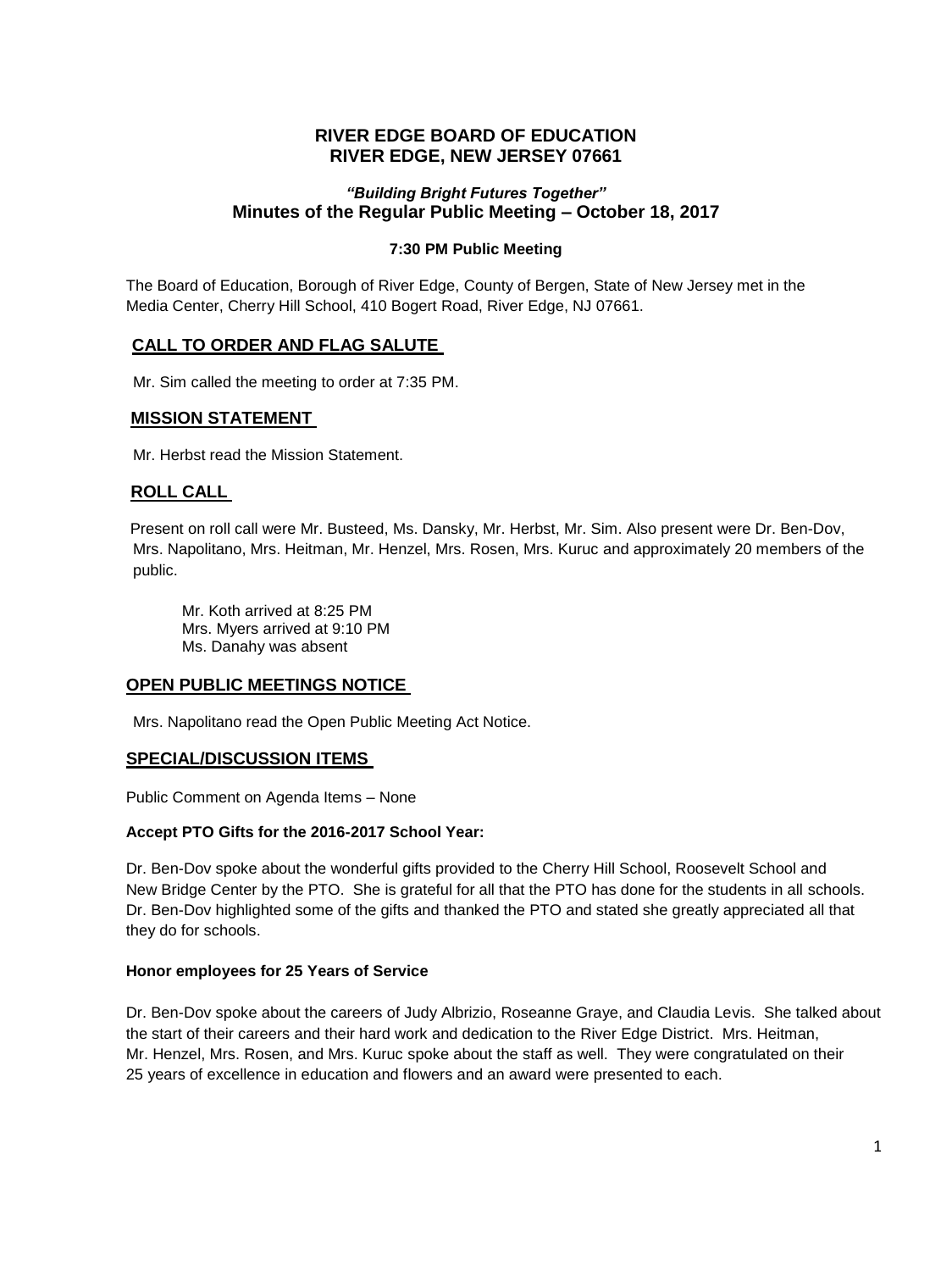# **REPORTS**

# **SUPERINTENDENT**

- Dr. Ben-Dov gave an update on the Superintendent's Round Table meeting she attended. Each school district will need a school security specialist that needs to be appointed by the board. They will need a school administrator certificate in order to be the school security specialist. Dr. Ben-Dov is the only one in this district with this certification therefore, she will be the specialist. She is waiting on additional information.
- Dr. Ben-Dov sent the community a letter with important information about school security drills today. The purpose of the letter was to inform the parents that throughout the school year each school will have eight security drills in addition to the regular fire drills. One of the drills will be a long evacuation to a destination where students need to walk. She said that parents will not be informed about this drill in advance. After the drill, the school principal will send home an email letting the parents know that the drill took place. A faculty drill, without students, will take place at Roosevelt School on Monday October 23<sup>rd</sup> and at Cherry Hill School on Monday, November 6<sup>th</sup>.
- Dr. Ben-Dov stated that this year there is a new science test in fifth grade. The NJASK Science test was given in fourth grade for many years. The logic of having this test in fifth grade is the fact that in many districts it is the end of elementary school for most students. It is treated as a field test this year and there will be no penalties for QSAC.
- Report card work is on-going. On October 23 $^{rd}$  at the Second Cup of Coffee meeting, Ms. Moran will present the new Report Card information to the public, as well as the Roosevelt School PTO meeting on November  $3<sup>rd</sup>$  and the Cherry Hill School PTO on November 17 $<sup>th</sup>$  and the board meeting on</sup> November 15<sup>th</sup> to offer parents an opportunity to learn about the Report Cards.
- November 7th schools are closed and there will be a Professional Development Day for our teachers
- Student Growth Objectives (SGO's) have been written and submitted by all teachers
- There was a School Climate Meeting on October  $18<sup>th</sup>$  where they spoke on a number of subjects including the new Buddy Bench that was installed over the summer at both schools. They played a video that was created by each school to educate us on the meaning of the Buddy Bench.
- We had an author visit this month. It was a good visit. A student asked the author: "of all the difficult world events that happened lately which one would you write about?" Dr. Ben-Dov has stated that in the same way, many discussions were held to decide about a cause for River Edge students to adopt. It was suggested that the River Edge Schools adopt an elementary school in Puerto Rico due to the horrible disaster that has occurred there. They are in need of many items such as water, toilet paper, food, and cleaning products. A committee will be formed because this is a big undertaking. She is very excited and thrilled about this project and is hoping to get this started right away. She hopes that this will begin a long-term relationship.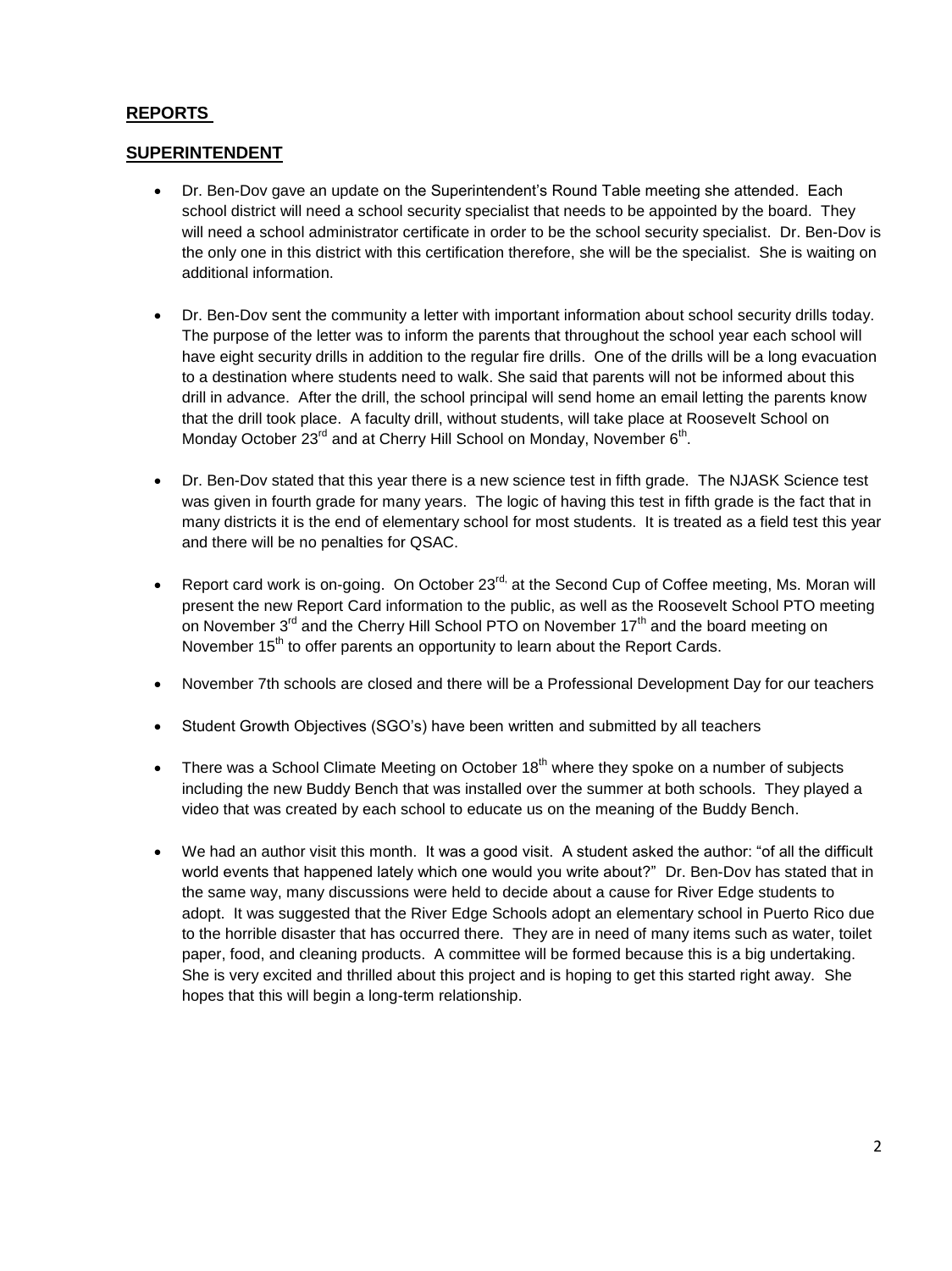# **PRINCIPAL**

Mrs. Heitman reported on the following:

- Week of Respect was October 2nd to October 6th. It went very well for both schools and many activities were planned.
- Liberty Science Center is going well
- Our fifth grade classes are going on a class trip to Fort Lee Historic Park today. Mrs. Heitman is very excited about this trip. She stated it is a great trip where the students learn to be soldiers.
- Fire safety will start in November. The children will learn a lot about fire safety.
- The Halloween parade at Cherry Hill School is scheduled for Tuesday, October 31, 2017 at 1:15 PM. The PTO has been very busy with planning for the Boo Bash and the mini Boo Bash.
- $\bullet$  The rock wall for Cherry Hill School will be installed on or about October 26<sup>th</sup>

# **BOARD SECRETARY**

Mrs. Napolitano reported on the following:

- There was a negotiations meeting last night at Cherry Hill School
- A Finance and Facilities meeting took place this evening before the board meeting
- Mrs. Napolitano is preparing for the next budget year
- Dinner reservations have been made at The Old Homestead Steak House on Wednesday, October 25, 2017 at 7:30 PM in the Borgata Hotel for the board members attending the convention

# **PRESIDENT**

No report for this meeting

# **COMMITTEES**

- Mr. Sim spoke about the Finance and Facilities meeting that took place before the meeting. They spoke about the temporary repairs to the Roosevelt School roof, air conditioning in the Roosevelt School Gymnasium, heating pipes, updating the fire alarm panel at Roosevelt School, fiscal goals, and utilizing the committee or having the whole board involved on projects.
- Mr. Busteed stated there was a negotiations meeting held last night at Cherry Hill School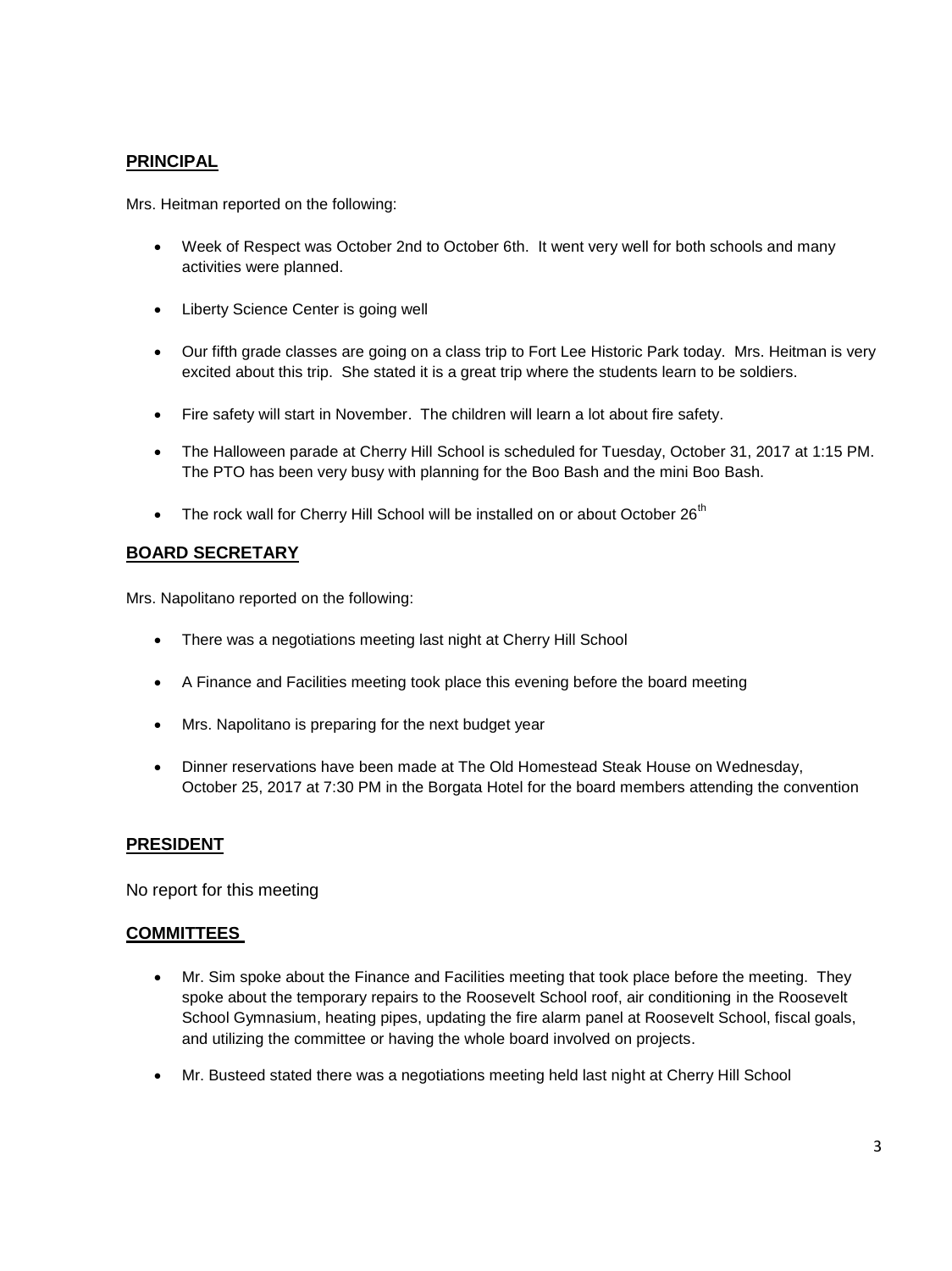# **MOTIONS TO BE ACTED UPON**

# **A. ADMINISTRATION/POLICY**

- **1**. That the Board of Education approve the staff development and travel as per the schedules for October 2017 including relevant mileage reimbursement. (Addendum)
- **2**. That the Board of Education approve the First Reading of the following policies:

| Policy#   | Title                                                                                            |
|-----------|--------------------------------------------------------------------------------------------------|
| 3000      | Concepts and Roles in Business and Non-<br><b>Instructional Operations</b>                       |
| 3100      | Budget Planning, Preparation, and Adoption                                                       |
| 3160      | <b>Transfer of Funds</b>                                                                         |
| 3220/3230 | State Funds; Federal Funds                                                                       |
| 3240      | Tuition                                                                                          |
| 3250      | Income from Fees, Fines, Charges                                                                 |
| 3260/3270 | Sale and Disposal of Books, Equipment and<br>Supplies; Sale, Licensing and Rental of<br>Property |
| 3280      | Gifts, Grants and Bequests                                                                       |
| 3290      | <b>Funds Management/Investments</b>                                                              |

**3**. That the Board of Education approve the following class trip:

| <b>School</b>          | Grade        | <b>Destination</b>               | Cost to<br><b>District</b> |
|------------------------|--------------|----------------------------------|----------------------------|
|                        |              |                                  |                            |
| <b>NBC/Cherry Hill</b> | $K-6$        | <b>Liberty Science</b><br>Center | \$760.00                   |
|                        |              | Jersey City, NJ                  |                            |
|                        |              |                                  |                            |
| Cherry Hill and        | $5-6$        | NJ PAC Center                    | \$1,109.00                 |
| Roosevelt              | Instrumental | Newark, NJ                       |                            |
|                        |              |                                  |                            |
| <b>Cherry Hill</b>     | 4            | <b>River Edge Cultural</b>       | \$0                        |
|                        |              | Center                           |                            |
|                        |              | River Edge, NJ                   |                            |
| Roosevelt              | 6            | <b>Weis Center</b>               | \$924.00                   |
|                        |              | Ringwood, NJ                     |                            |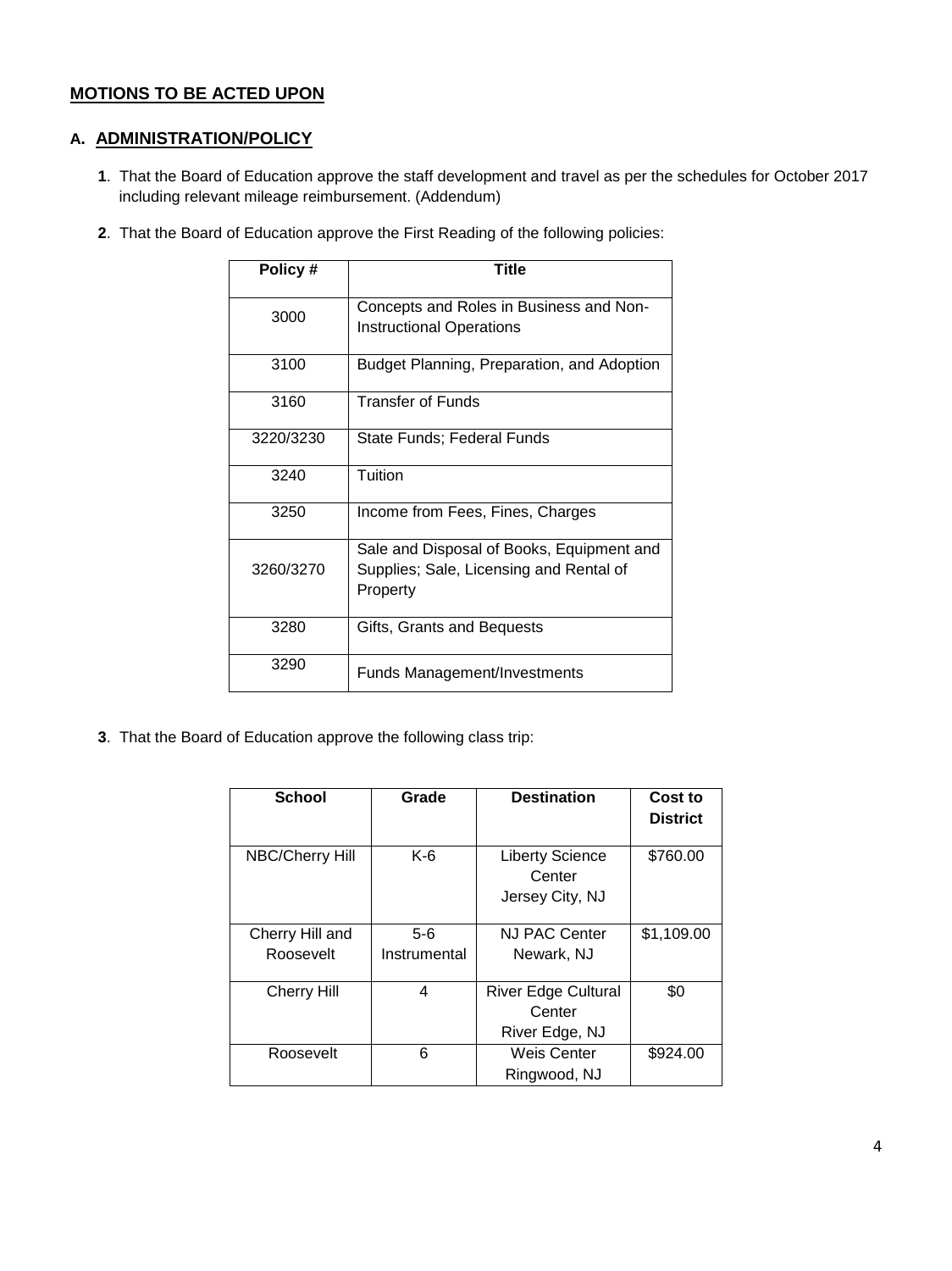#### **Motion by: Mr. Busteed Seconded by: Mr. Herbst**

Ayes: Mr. Busteed, Ms. Dansky, Mr. Herbst, Mr. Koth, Mr. Sim Nays: None

#### **B. CURRICULUM/EDUCATION** - None

## **C. BUILDING & GROUNDS** – None

## **D. FINANCE/GRANTS/GIFTS**

- **1**. That the Board of Education approve the bills & claims dated October, 2017 totaling \$941,764.64 including checks #40254 through #40392. Payrolls dated September 15, 2017 and September 29, 2017, totaling \$1,099,416.03 issued therefore, a copy of such warrants list are attached as part of these minutes. (Addendum)
- **2**. That the Board of Education accept the Roosevelt, New Bridge Center, and Cherry Hill Schools PTO Gifts for the school year 2016-2017. (Addendum)

## **Motion by: Mr. Herbst Seconded by: Ms. Dansky**

Ayes: Mr. Busteed, Ms. Dansky, Mr. Herbst, Mr. Koth, Mr. Sim Nays: None

#### **E. PERSONNEL**

- **1**. That the Board of Education, with the recommendation of the Superintendent approve Mary Pennotti as a Substitute Nurse for the 2017-2018 school year.
- **2**. That the Board of Education, with the recommendation of the Superintendent, approve Ozen Akdemir, Part-time Aide, starting on or about October 19, 2017 through June 30, 2018.
- **3**. That the Board of Education approve the following staff members for ELA Curriculum Work at a rate of \$50.00 per hour.

| <b>Teacher</b> | <b>Hours</b> |
|----------------|--------------|
| Noy Sapir      | 1.5          |
| Kate Langan    | 1.5          |

- **4**. That the Board of Education, with the recommendation of the Superintendent approve a Maternity/Disability leave of absence for Leigh Anne Kaufmann to commence on or about February 26, 2018 through April 12, 2018, to be followed by a Federal/State Family leave of absence to commence on or about April 13, 2018, through June 30, 2018.
- **5**. That the Board of Education, with the recommendation of the Superintendent approve the District Lunch Aides to attend a CPR training on November 7, 2018.

#### **Motion by: Ms. Dansky Seconded by: Mr. Koth**

Ayes: Mr. Busteed, Ms. Dansky, Mr. Herbst, Mr. Koth, Mr. Sim Nays: None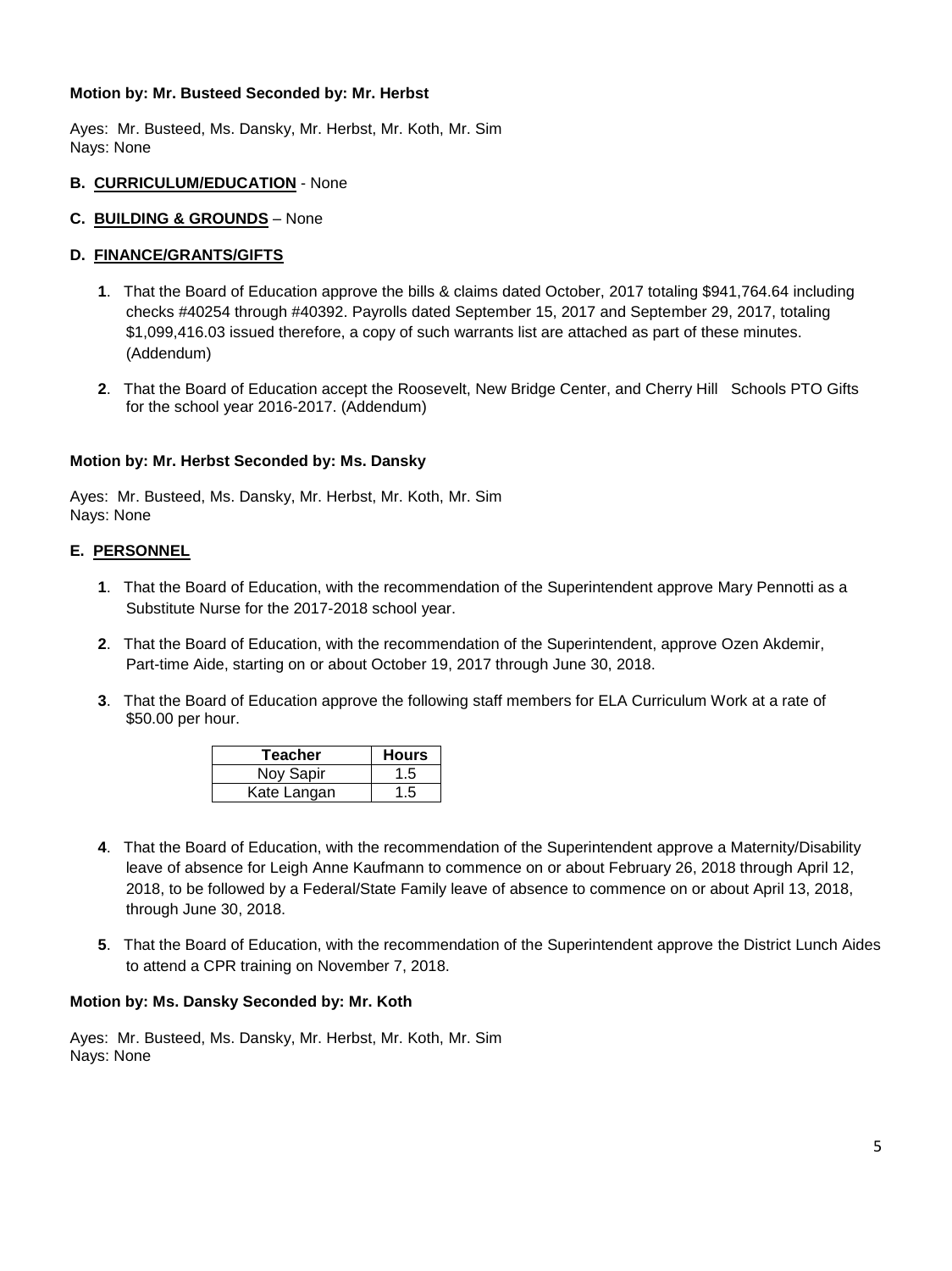**6**. **WHEREAS**, a contractor whose name is on file in the Board Office has an individual consultant agreement with a thirty (30) day notice provision; and

**WHEREAS**, the Superintendent has recommended that the Board invoke the thirty (30) day notice provision to terminate the independent consultant agreement; and

**NOW, THEREFORE, BE IT RESOLVED** that the Board hereby invokes the thirty (30) day notice provision of the above referenced independent consultant agreement; and

**BE IT FURTHER RESOLVED** that said contractor shall not be required to continue to perform her duties during the period between the giving of notice and the date of termination of the independent consultant agreement on November 17, 2017; and

**BE IT FURTHER RESOLVED** that the Board Secretary/ Business Administrator shall provide the consultant with notice of the Board's action as set forth in this Resolution forthwith.

#### **Motion by: Mr. Busteed Seconded by: Mr. Herbst**

Ayes: Mr. Busteed, Ms. Dansky, Mr. Herbst, Mr. Koth, Mr. Sim Nays: None

## **F**. **RIVER EDGE SPECIAL EDUCATION** - None

## **G**. **REGION V ADMINISTRATION & TRANSPORTATION**

- **1**. That the Board of Education approve the bills & claims dated October, 2017 totaling \$780,092.51 including checks #68929 through #69081.
- **2**. Be it resolved that the Region V Council for Special Education will provide shared services for its member districts and be it further resolved that the River Edge Board of Education**,** upon recommendation of the Superintendent, approve the following Region V Shared Services Consultants, Psychologists, Learning Disabilities Teacher Consultants, Social Workers, Speech Language Specialists, Occupational and Physical Therapists, Translators to provide evaluations, direct services and consultation, to non-public and public schools for member districts upon request for the 2017-2018 school year.

| <b>Ardor Health Solutions</b> | Occupational and physical therapy |
|-------------------------------|-----------------------------------|
| Jacqueline Reyes              | Speech and Language specialist    |
| Lauren Lavelle                | <b>Behaviorist</b>                |

**3**.That the Board of Education approve the following new transporters:

Mercer County Special Services School District Sun Transport Rise to Shine Transporation

#### **Motion by: Mr. Koth Seconded by: Mr. Busteed**

Ayes: Mr. Busteed, Ms. Dansky, Mr. Herbst, Mr. Koth, Mr. Sim Nays: None

# **OLD/NEW BUSINESS**

Ms. Dansky stated that in the School Board Notes it was indicated that River Edge is in the top 100.